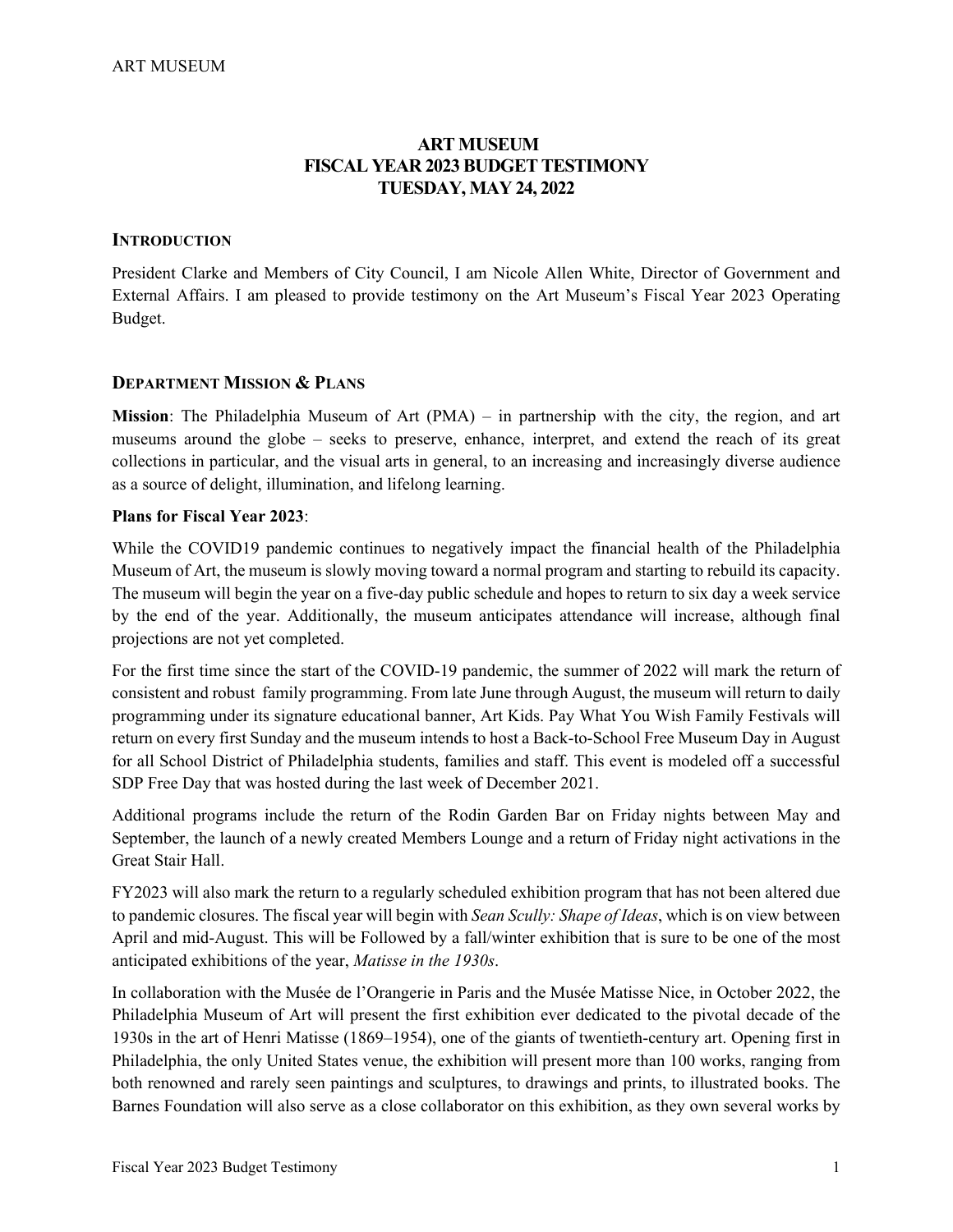Matisse including a renowned mural titled, *The Dance*. Working closely with PHLCVB and Visit Philadelphia, this exhibition will be a centerpiece of the tourism agencies' marketing plans for the summer, fall and winter.

The museum will round out the fiscal year with an exhibition of the photographer, Judith Joy Ross, who was born in nearby Hazleton, Pennsylvania, in 1946, and graduated from Moore College of Art. Philadelphia will be the only U.S. venue for this exhibition and demonstrates the museum's commitment to highlight the work of Philadelphia artists.

Smaller exhibitions and installations will highlight a transformative gift of more than 300 works by Italian artist, Giuseppe Penone, a special commission by contemporary Lebanese artist, Lawrence Abu Hamdan, and a survey of works from Brandywine Workshop to celebrate its 50<sup>th</sup> anniversary. Additional installations and exhibitions are still being planned.

FY2023 will mark the continuation of the newly launched program, Community Spotlight. Piloted in early 2022, Community Spotlight aims to support some of the city's civic and cultural organizations engaged in deeply impactful community-building activities by offering access to the museum's collections, programming, and digital platforms. Our aim is to help advance each organization's mission and to encourage our visitors and digital audiences to follow and support their work. In 2022 the museum will be shining a light on Al-Bustan Seeds of Culture, the Philadelphia Community Bail Fund, Asian Arts Initiative, and Broad Street Ministry. We will select four new organizations to highlight in 2023.

In addition to the externally facing work, the museum is going through internal transitions as well. Following the departure of the museum's long time Director and CEO, Timothy Rub, in February 2022, FY2023 will mark the start of a new Director and CEO's tenure. This person will be charged with determining a new strategic direction for the museum and planning for the Semiquincentennial in 2026, which also happens to be the museum's 150<sup>th</sup> anniversary and the centennial of the landmark Main Building in 2028.

Finally, FY2023 will mark the completion of the museum's inaugural equity audit led by the Office of Diversity, Equity, Inclusion and Access. Once completed, the audit will serve as a benchmark for quantifiably measuring the museum's progress toward advancing equity and inclusion. As this was the inaugural audit, the second audit will begin soon after the first in order to properly align with the museum's calendar.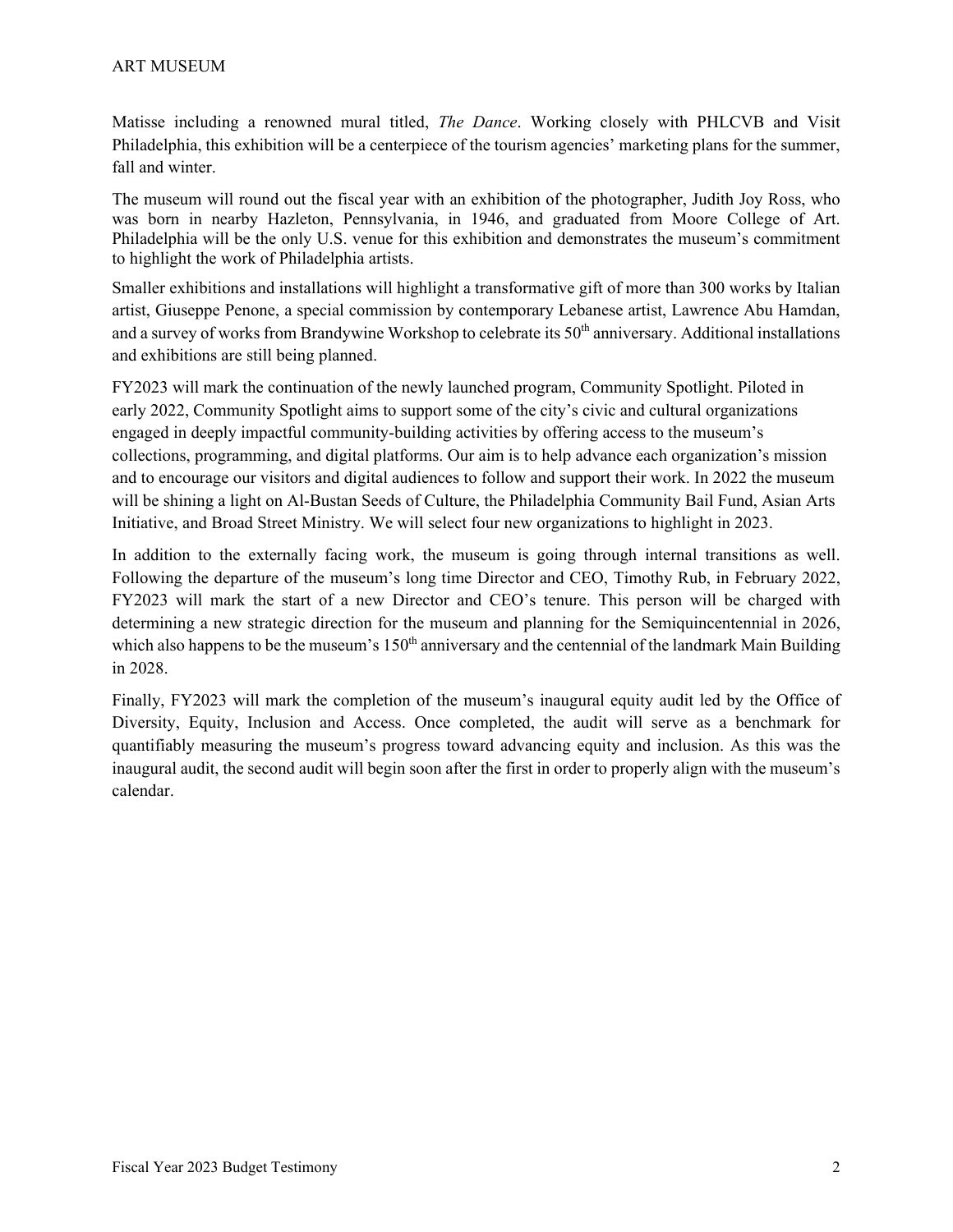# **BUDGET SUMMARY & OTHER BUDGET DRIVERS**

*Please refer to attached FY23 Budget Hearing Summary Charts in section 1: Staff Demographics Summary, section 2; Employment Levels, section 3: Financial Summary by Class, section 6: Participation Rate and Goal.*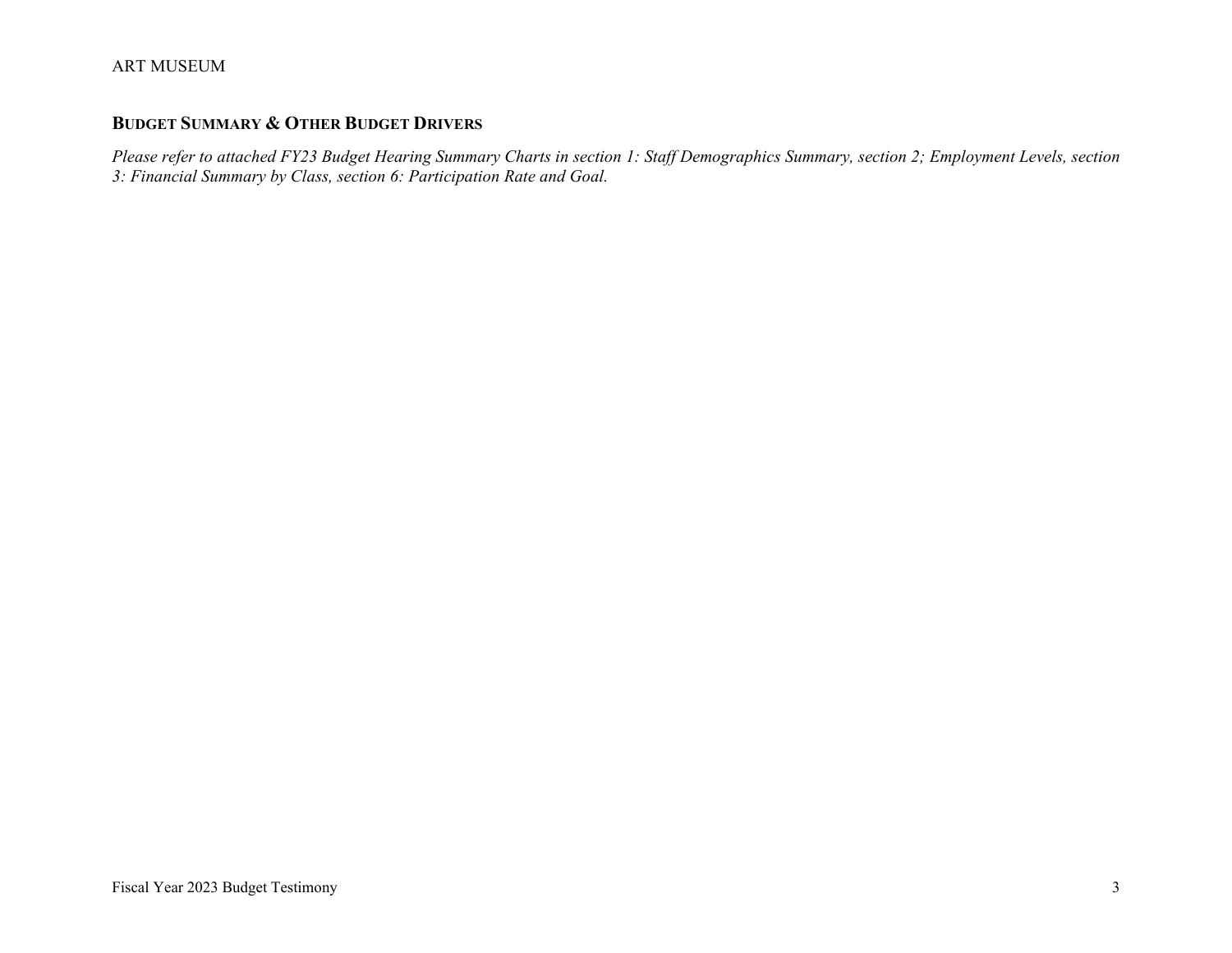# **PROPOSED BUDGET OVERVIEW**

## **Proposed Funding Request**:

The proposed Fiscal Year 2023 General Fund budget totals \$2,040,000, which is level with Fiscal Year 2022 estimated obligation levels.

The proposed budget includes:

• \$2,040,000 in Class 500, the same as FY22. This funding will partially contribute to building maintenance and security for the five city-owned buildings the museum administers on the City's behalf.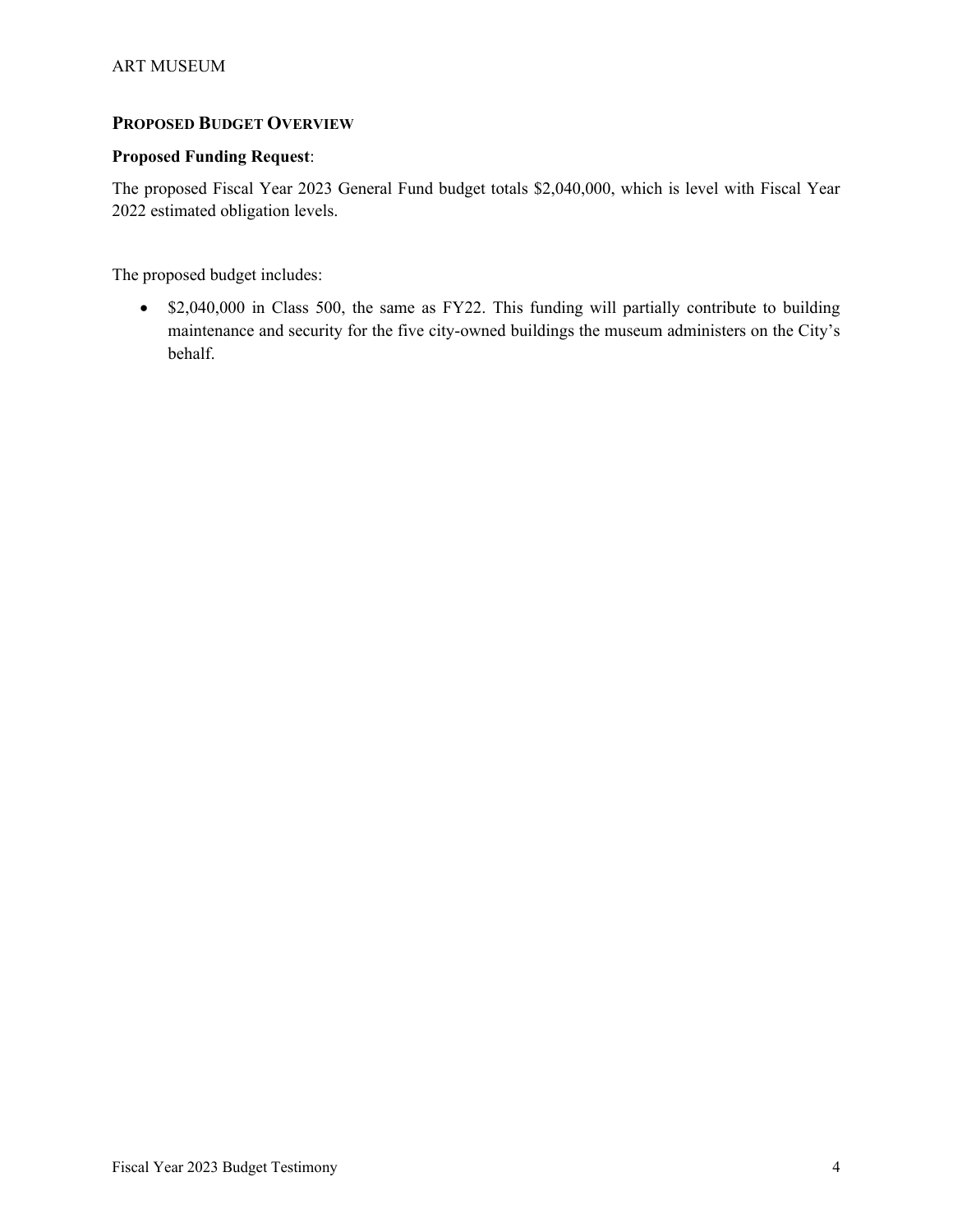#### ART MUSEUM

# **STAFFING LEVELS**

The department is requesting 0 budgeted positions for FY23, the same as FY22.

# **NEW HIRES**

*Please refer to attached FY23 Budget Hearing Summary Charts in section 8: New Hires Information.*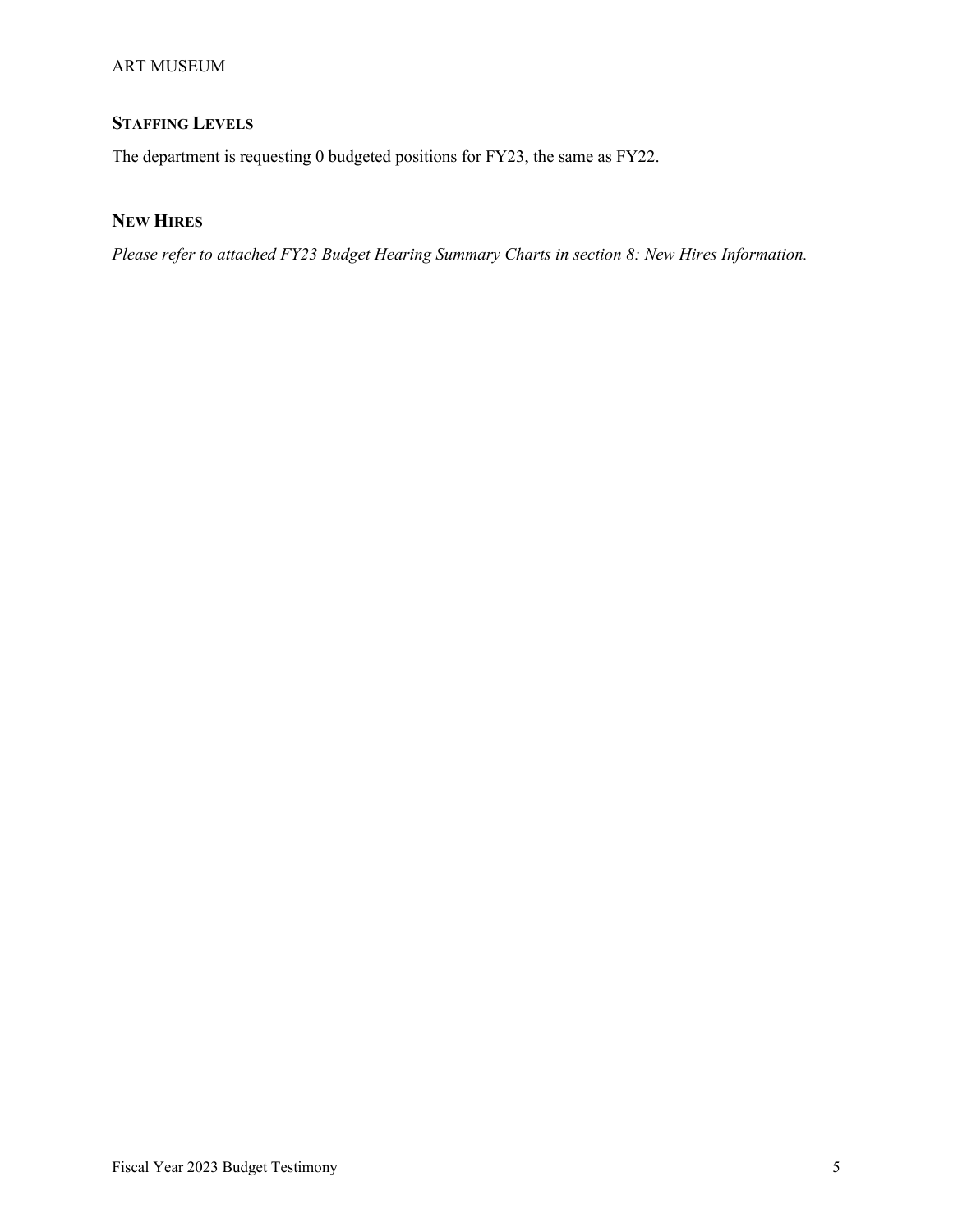| <b>Performance</b><br><b>Measure</b>                                                                                                                                           | FY21 Year-<br><b>End</b> | <b>FY22 Target</b> | <b>FY23 Target</b> |
|--------------------------------------------------------------------------------------------------------------------------------------------------------------------------------|--------------------------|--------------------|--------------------|
| Student Engagement:<br>Number of students<br>reached from<br>Philadelphia District-<br><b>Operated and Charter</b><br>Schools through onsite<br>visits and virtual<br>programs | 1,802                    | 10,000             | TBD                |
| Security costs per<br>square foot                                                                                                                                              | \$2.92                   | \$4.36             | TBD                |
| Maintenance and<br>operating costs per<br>square foot                                                                                                                          | \$3.32                   | \$3.58             | TBD                |

## **PERFORMANCE, CHALLENGES, AND INITIATIVES**

## **Program FY23 Strategic Goals**

- Through both virtual and eventually, on-site educational programming, the Museum will continue to serve as an important educational resource for school children from the School District of Philadelphia.
- As the Museum emerges out of the pandemic, it will incrementally return to full capacity to welcome school children and visitors, which will continue to have a strong and important economic impact on the city.
- As part of an institutional commitment to advancing Diversity, Equity, Inclusion, And Access (DEIA), the Museum will conduct departmental equity audits that will inform museum leaders of equitable policy and practices happening across the museum, amplify inclusive practices that deliver results and prioritize institutional and individual actions and/or decisions that mitigate harm, align with the museum's core values and support historically underrepresented stakeholders within and beyond the museum. The outcome will be an annual report that tracks the museum's progress toward its commitment to be an inclusive, accessible, and welcoming cultural resource for Philadelphia.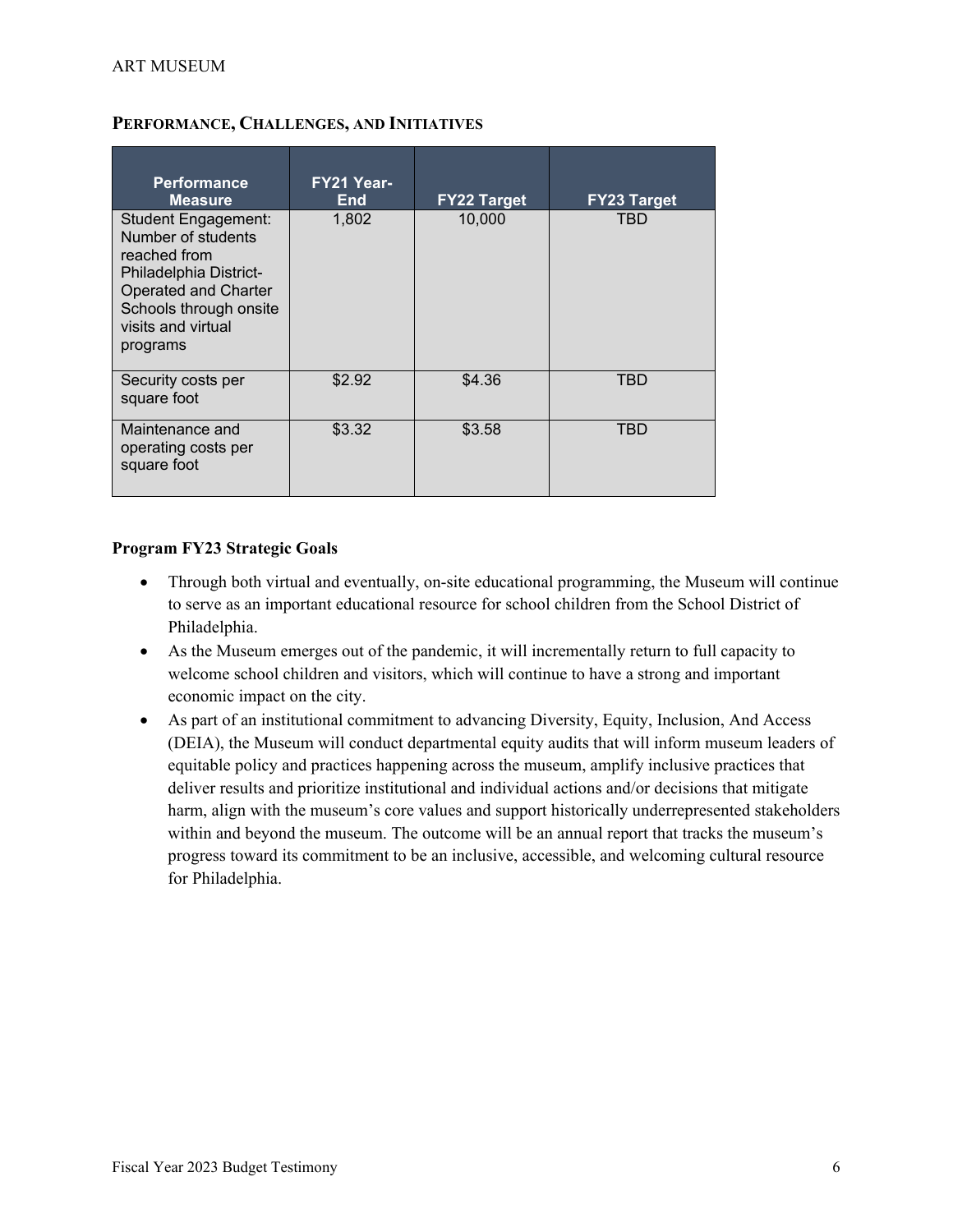.

## **OTHER BUDGETARY IMPACTS**

## **Federal and State (Where Applicable)**

In addition to City funding for both operating and capital support, the Museum receives operating support from the Commonwealth of Pennsylvania through the Pennsylvania Council on the Arts (PCA), and the federal government through the National Endowment for the Arts (NEA), the National Endowment for the Humanities (NEH) and the Institute of Library and Museum Services (IMLS).

In FY22, the Museum received \$13,000 in unrestricted operating support from the PCA and a special COVID relief grant of \$3,600. This is a significant decrease in funding from pre-pandemic levels between \$160,000-\$200,000. This is due to a shift in funding priorities by PCA, which is unlikely to return. Additionally, the Museum received \$50,000 from the Institute of Museum and Library Services to support the museum's family program, Art Kids.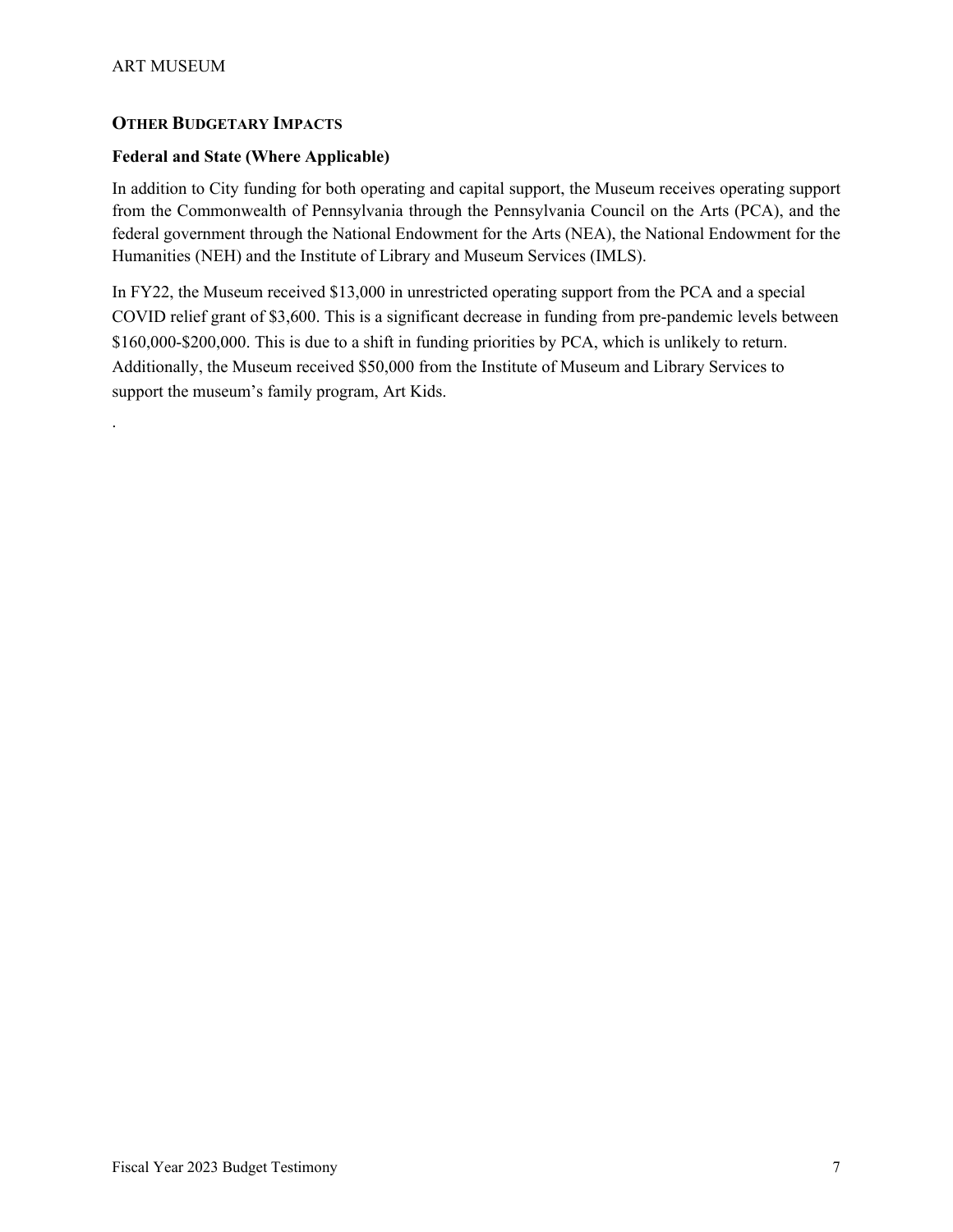# **CONTRACTING EXPERIENCE**

*Please refer to attached FY23 Budget Hearing Summary Charts in section 4: Contracts Summary.*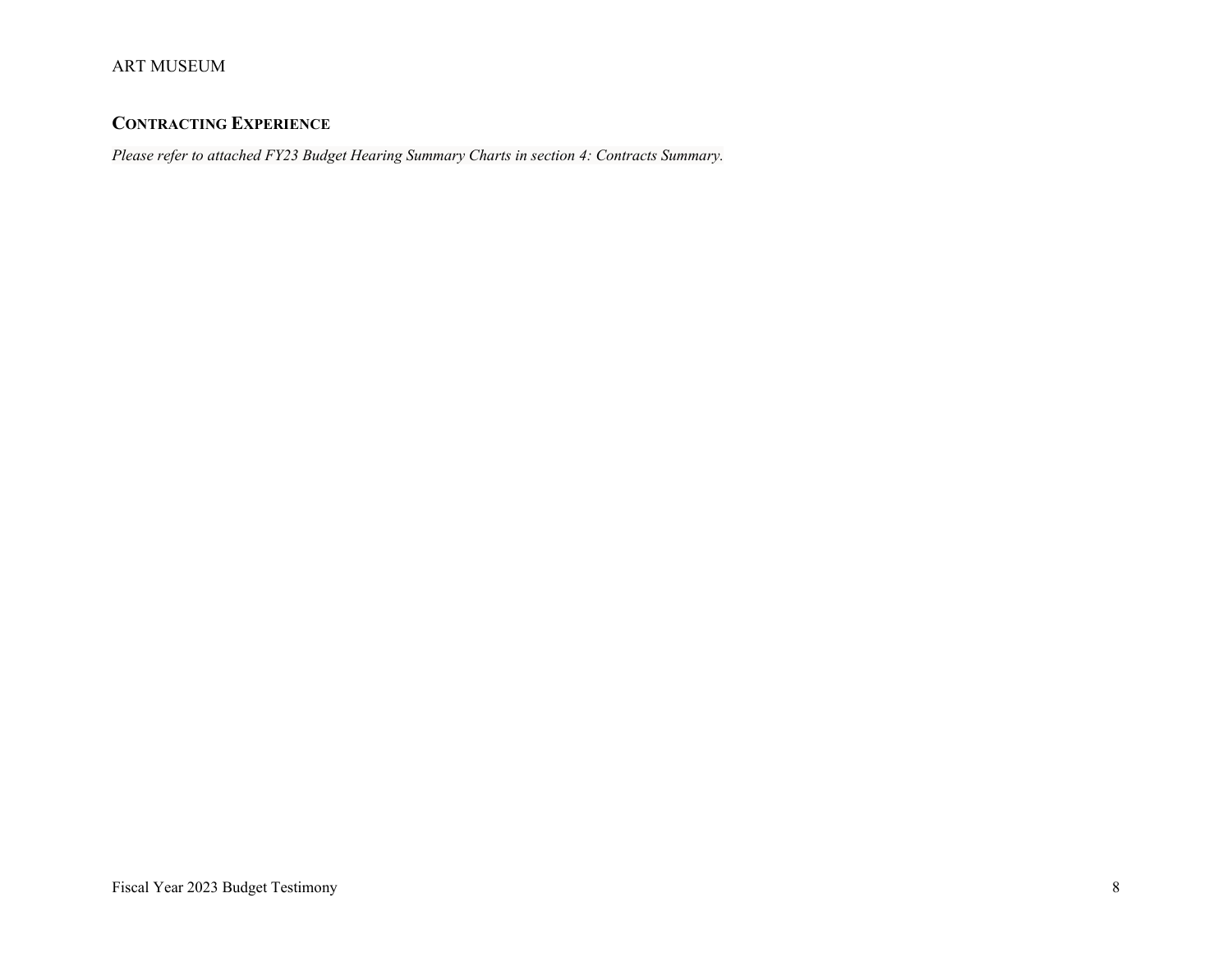# **EMPLOYEE DATA**

*Please refer to attached FY23 Budget Hearing Summary Charts in section 7: Staff Demographics.*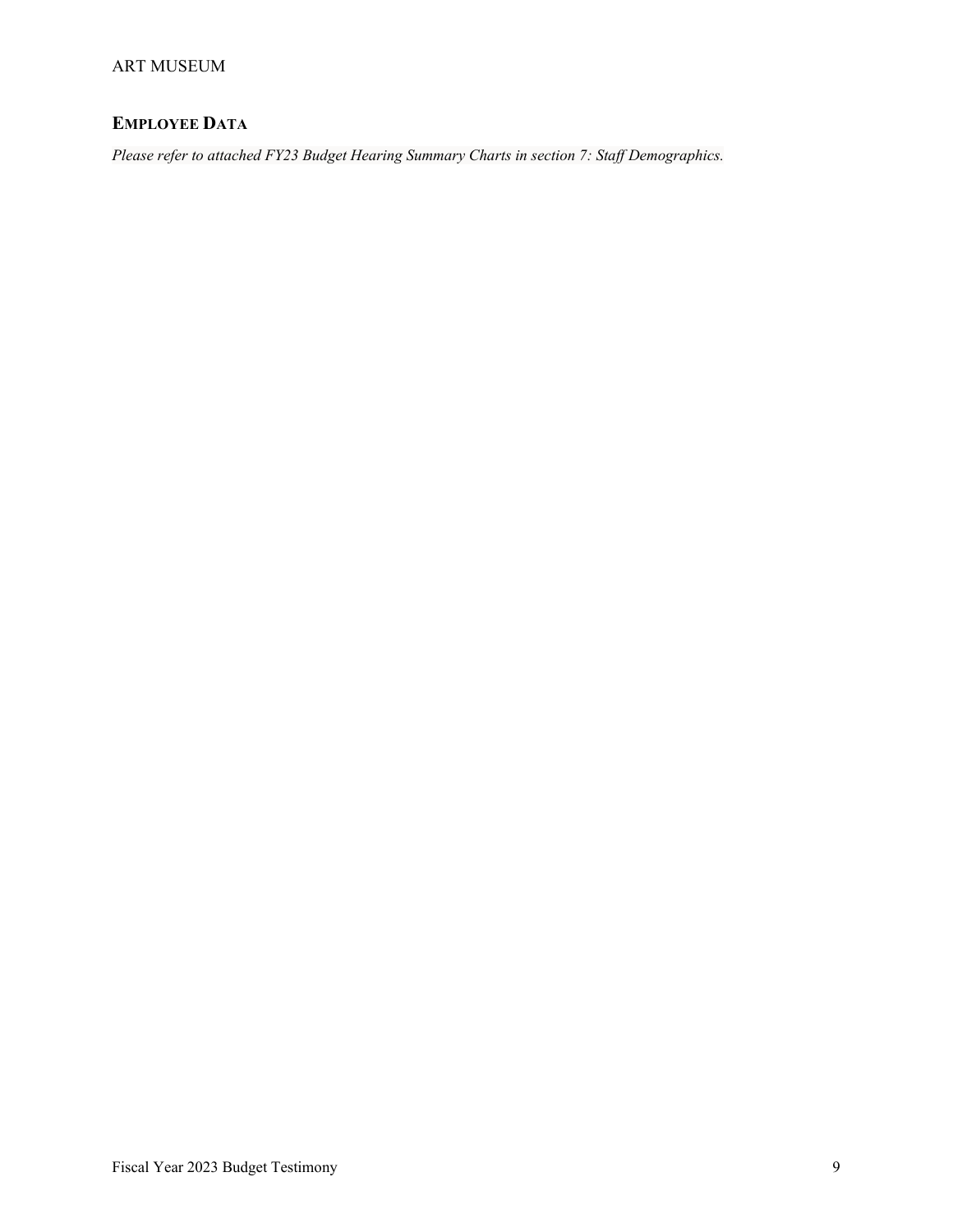#### ART MUSEUM

#### **LANGUAGE ACCESS**

**1. Provide the name of your language access coordinator, the date of your last department training, and a link to the posting of your language access plan.**

Not available. The museum does not have a language access coordinator.

**2. Breakdown new hires and existing staff by race and language. Breakdown how many front-line personnel are trained to provide language access services.**

Not available. The museum does not collect data on the language proficiency of staff. Data on staff race is included in the staff demographics list.

**3. How many requests for language access services did your department receive in the past year? How many language access services were delivered by staff? Breakdown language access services provided, by language, including but not limited to the language line, translation of public notices and documents, website language services, and advertisement/publication services.**

Not available. The museum does not collect this data.

**4. Explain what your department has done to improve language access services over the past year.**

The Museum ensures that it is accessible to a diverse array of visitors by offering the museum brochure in eight languages including, Chinese, both traditional and simplified, French, German, Italian, Korean, Japanese, and Spanish. Staff regularly assesses the need to add additional languages. Further, in the summer of 2022, the museum will print all of its resources for Art Kids programs in English and Spanish.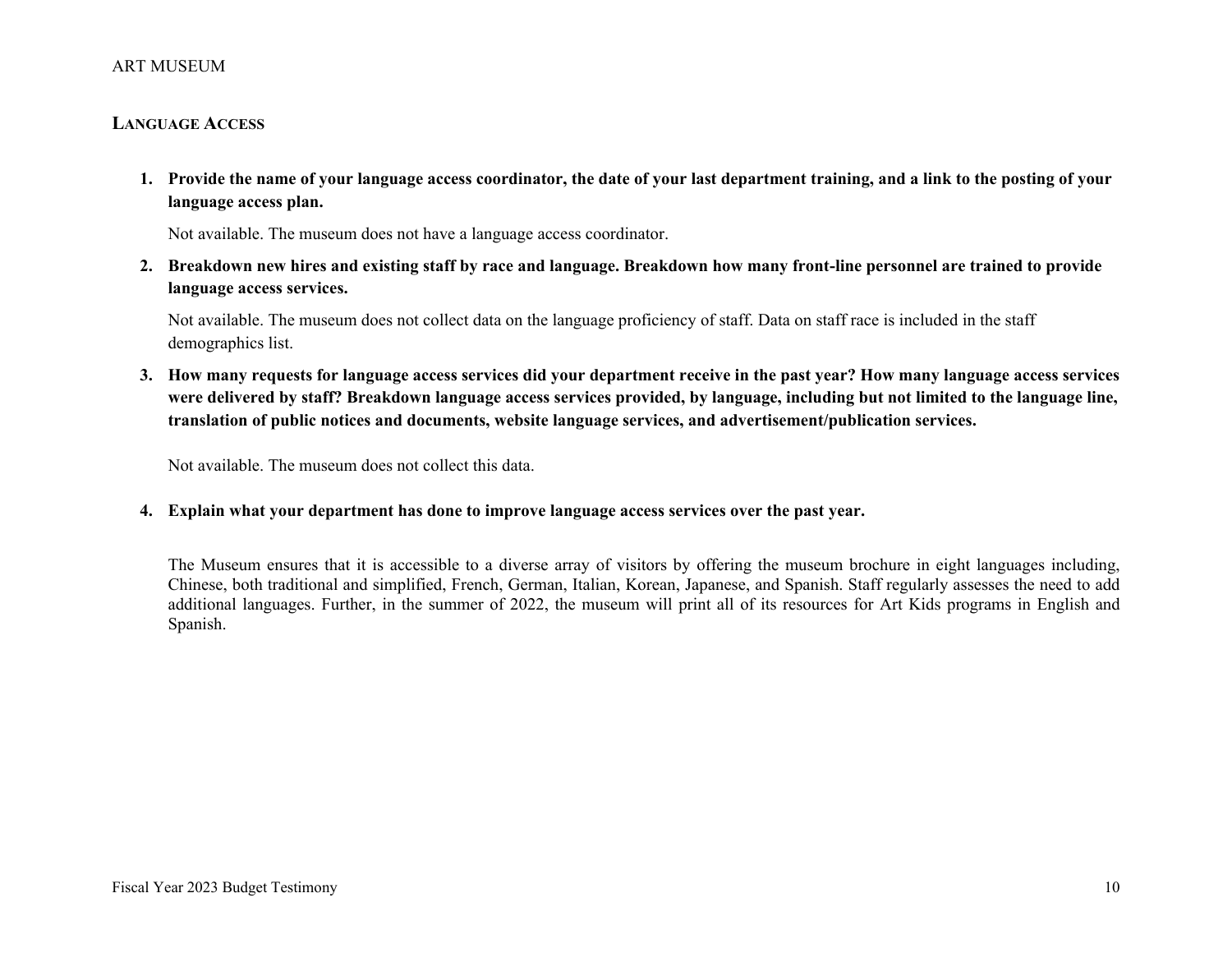#### ART MUSEUM

## **CLIMATE CHANGE**

#### **1. How has climate change affected your department's provision of services?**

An increase in severe weather events make it difficult for the museum to maintain its landmark Main Building. As a result of more severe summer thunderstorms and hurricanes, we experience increased water runoff and occasional flooding. Hurricane Ida knocked out the museum's network, which fortunately did not prevent the museum from opening but did impact all email and phone capabilities. Further, the strain on Anne d'Harnoncourt Drive has created a large sinkhole creating a significant and unforeseen expense that could be spent on other priorities.

#### **2. How might worsening climate change increase costs and demands for your department?**

Worsening conditions will exacerbate these issues and more, leading to unforeseen expenses that must be paid for out of an already over extended operating budget and shrinking City funding.

#### **3. How does your department intend to mitigate and adapt to climate change?**

The recently completed Core Project included significant upgrades and modernization of the museum's building systems, which will improve their energy efficiency. Future phases of the Facilities Master Plan will extend these upgrades to the upper floors of the building. Additionally, as a result of the Guaranteed Energy Savings Agreement, the museum reduced its energy consumption by 24% by installing LED lighting, upgrading the museum's chiller and steam gaps, water conservation and building automation improvements. The Office of Sustainability and the museum were recently awarded the Governor's Award for Environmental Excellence for this project. The museum also employs various tactics to reduce energy consumption on hot days, as to not overextend the systems.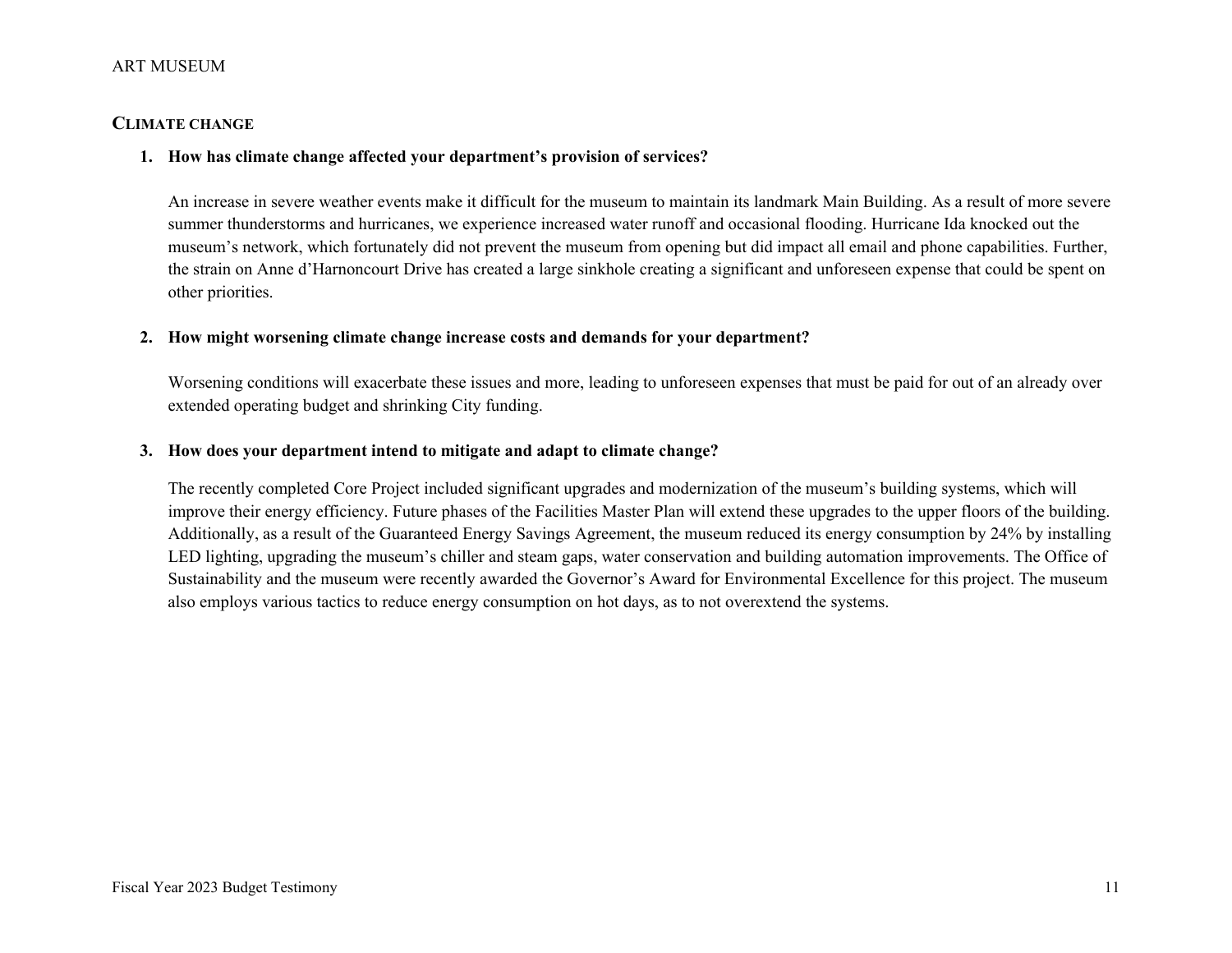#### **1. Staff Demographics Summary**

| <b>Staff Demographics Summary (as of December 2021)</b> |           |           |           |           |  |  |  |
|---------------------------------------------------------|-----------|-----------|-----------|-----------|--|--|--|
|                                                         | Total     | Minority  | White     | Female    |  |  |  |
| Number of Full-Time Staff                               | 275       | 70        | 205       | 184       |  |  |  |
| Number of Exempt Staff                                  | 165       | 36        | 129       | 123       |  |  |  |
| Number of Executive Staff (deputy<br>level and above)   | 16        | 3         | 13        | 8         |  |  |  |
| Average Salary, Full-Time Staff                         | \$60,961  | \$56,448  | \$62,502  | \$60,787  |  |  |  |
| Average Salary, Exempt Staff                            | \$75,172  | \$73,719  | \$75,578  | \$72,755  |  |  |  |
| Average Salary, Executive Staff                         | \$226,669 | \$183,333 | \$236,670 | \$189,575 |  |  |  |
| Median Salary, Full-Time Staff                          | \$51.997  | \$47,577  | \$54,387  | \$54,387  |  |  |  |
| Median Salary, Exempt Staff                             | \$63,800  | \$55,906  | \$64,500  | \$63,350  |  |  |  |
| Median Salary, Executive Staff                          | \$180,000 | \$190,000 | \$170,000 | \$180,000 |  |  |  |

#### **2. Employment Levels**

| <b>Employment Levels (as of December 2021)</b>            |          |          |  |  |  |
|-----------------------------------------------------------|----------|----------|--|--|--|
|                                                           | Budgeted | Filled   |  |  |  |
| Number of Full-Time Positions                             | 275      | 275      |  |  |  |
| Number of Part-Time Positions                             | 59       | 59       |  |  |  |
| Number of Exempt Positions                                | 165      | 165      |  |  |  |
| Number of Executive Positions<br>(deputy level and above) | 16       | 16       |  |  |  |
| Average Salary of All Full-Time<br>Positions              | \$60,961 | \$60,961 |  |  |  |
| Median Salary of All Full-Time<br>Positions               | \$51,997 | \$51,997 |  |  |  |

#### **3. Financial Summary by Class**

Some departments may also want to provide financial summary tables for other funds, such as the Grants Fund.

Departments should delete any budget lines that have \$0 in every year (i.e. if a department has no Class 500 appropriations, actuals, or proposed appropriations, the Class 500 row should be deleted).

| <b>General Fund Financial Summary by Class</b> |                |                    |                |                |                |                                 |  |
|------------------------------------------------|----------------|--------------------|----------------|----------------|----------------|---------------------------------|--|
|                                                | FY21 Original  | FY21 Actual        | FY22 Original  | FY22 Estimated |                | FY23 Proposed Difference: FY23- |  |
|                                                | Appropriations | <b>Obligations</b> | Appropriations | Obligations    | Appropriations | <b>FY22</b>                     |  |
| Class 500 - Contributions                      | \$2,040,000    | \$2,040,000        | \$2,040,000    | \$2,040,000    | \$2,040,000    |                                 |  |
|                                                | \$2,040,000    | \$2,040,000        | \$2,040,000    | \$2,040,000    | \$2,040,000    | S <sub>0</sub>                  |  |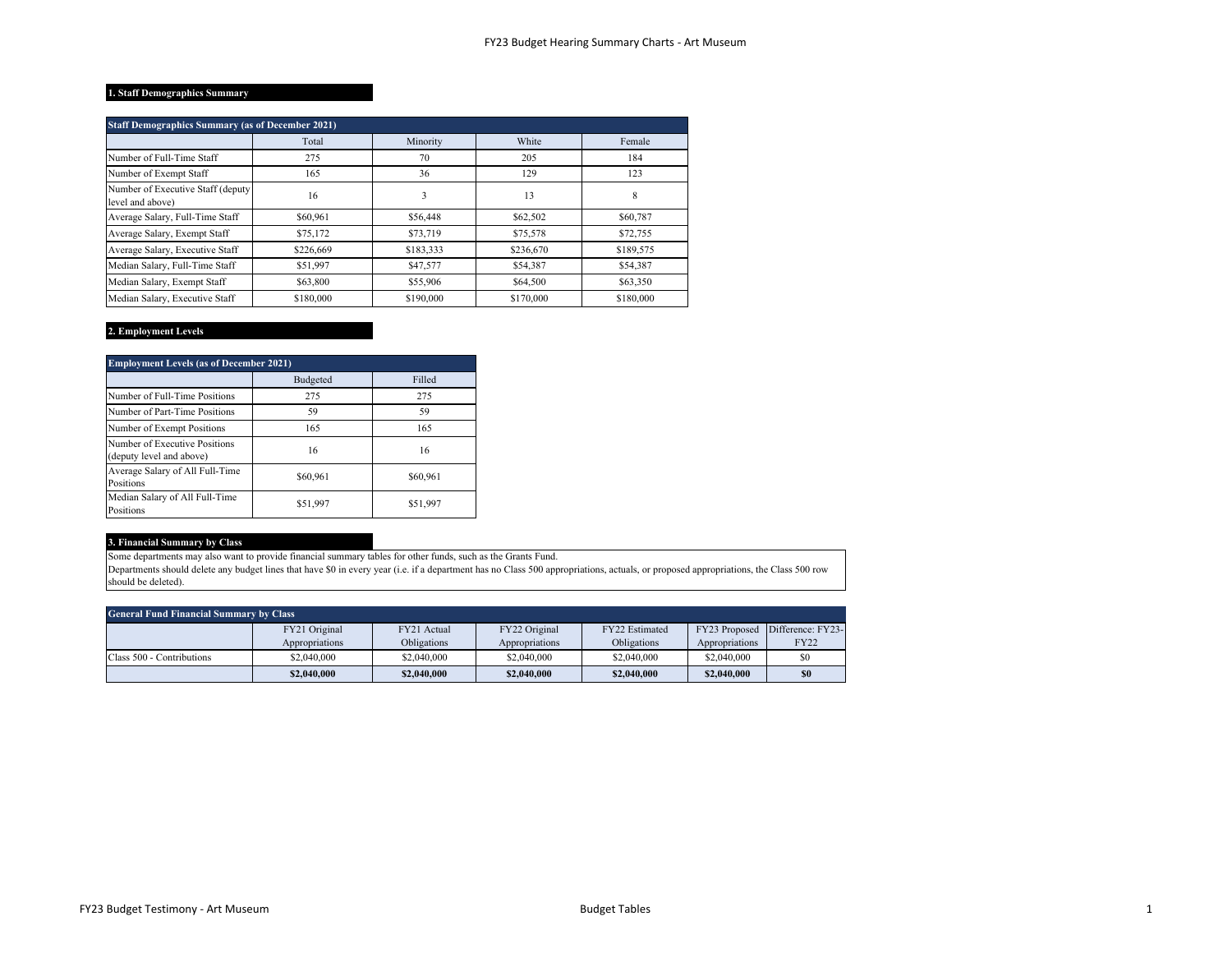#### **4. Contracts Summary**

This table focuses on large professional services contracts with for-profit vendors.

"Large" is defined as meaning that an RFP was required.

Departments should focus on contracts that have been conformed to date.

*Any departments that have large contracts with non-profit providers are encouraged to provide board makeup information in the optional "Non-Profit Vendor Demographics" table below.*

| M/W/DSBE Participation on Large Professional Services Contracts |                             |                              |                       |                            |                 |                                                                                                         |                                            |                                    |                                              |                                                                                            |                                              |
|-----------------------------------------------------------------|-----------------------------|------------------------------|-----------------------|----------------------------|-----------------|---------------------------------------------------------------------------------------------------------|--------------------------------------------|------------------------------------|----------------------------------------------|--------------------------------------------------------------------------------------------|----------------------------------------------|
| Top Five Largest Contracts, FY22                                |                             |                              |                       |                            |                 |                                                                                                         |                                            |                                    |                                              |                                                                                            |                                              |
| Vendor Name                                                     | Service Provided            | Dollar Amount of<br>Contract | <b>RFP</b> Issue Date | <b>Contract Start Date</b> | Ranges in RFP   | % of M/W/DSBE M/W/DSBE Participatio Participatio located within Compliance<br>Participation<br>Achieved | \$ Value of<br>Participatio<br>$\mathbf n$ | Total %<br>n - All<br><b>DSBEs</b> | Total \$<br>Value<br>n - All<br><b>DSBEs</b> | Local<br><b>Business</b><br>(principal<br>place of<br>business<br>City limits)<br>[yes/no] | Waiver for<br>Living<br>Wage<br>[yes $/$ no] |
|                                                                 |                             |                              |                       |                            | MBE: NA         | 6%                                                                                                      | \$163,527                                  |                                    |                                              |                                                                                            |                                              |
| Allied Universal                                                | Uniformed Security Officers | \$2,680,772                  |                       |                            | <b>WBE: NA</b>  | 0%                                                                                                      | \$0                                        | 6%                                 | \$163,527                                    |                                                                                            |                                              |
|                                                                 |                             |                              | 9/14/2016             | 5/1/2017                   | <b>DSBE: NA</b> | 0%                                                                                                      | \$0                                        |                                    |                                              | No                                                                                         | No                                           |
|                                                                 |                             |                              |                       |                            | MBE: NA         | $0\%$                                                                                                   | \$0                                        |                                    |                                              |                                                                                            |                                              |
| CSI International                                               | <b>Systems Maintenance</b>  | \$1,713,441                  |                       |                            | <b>WBE: NA</b>  | 100%                                                                                                    | \$1,713,441                                | 100%                               | \$1,713,441                                  |                                                                                            |                                              |
|                                                                 |                             |                              | 6/16/2016             | 8/31/2017                  | <b>DSBE: NA</b> | $0\%$                                                                                                   | \$0                                        |                                    |                                              | No                                                                                         | No                                           |

**Non-Profit Vendor Demographics**

**N/A**

#### **5. Performance Measures Table**

Please refer to the narrative of the FY23 Budget Testimony.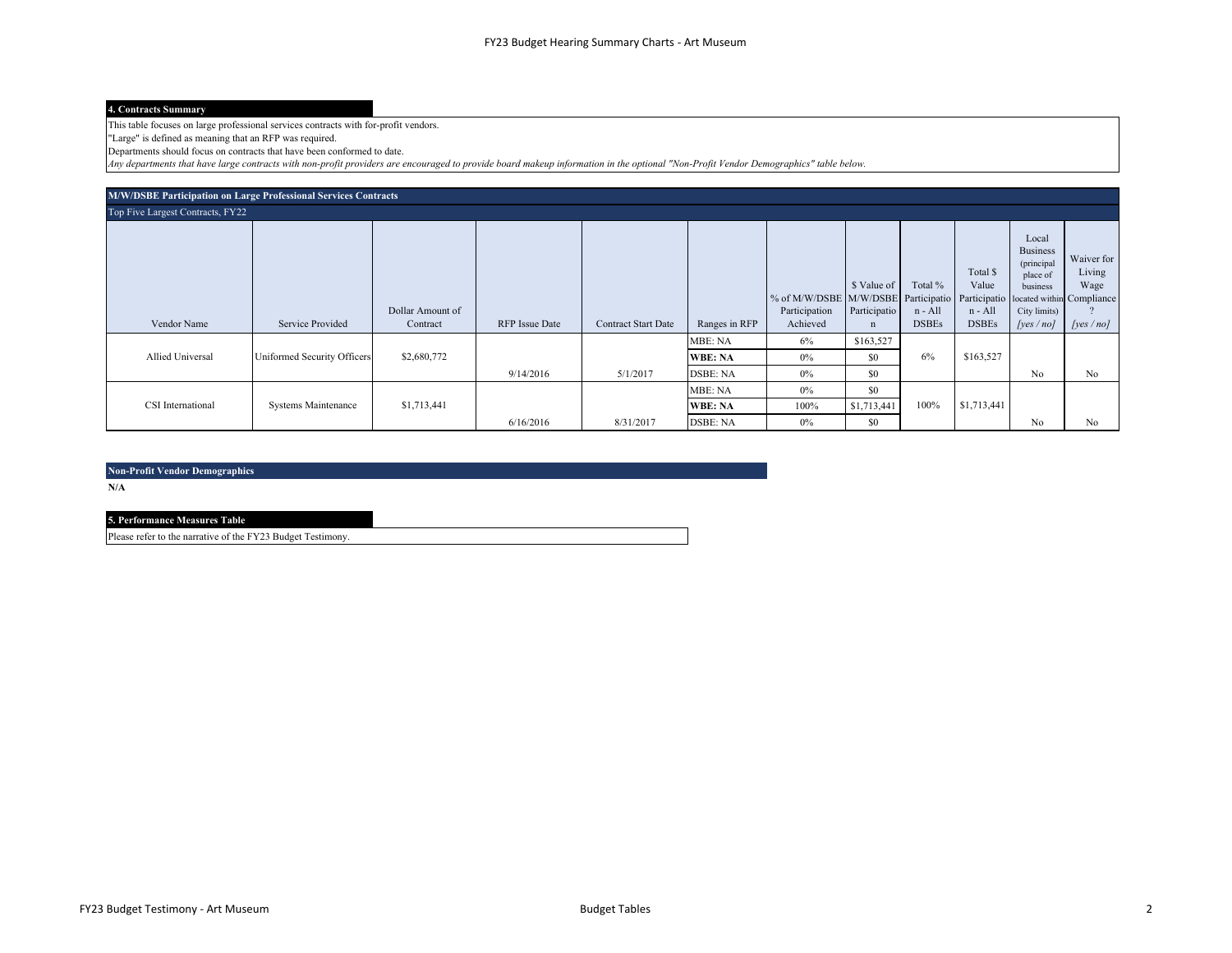**6. Participation Rate and Goal** The Contracts Summary table is for **professional services contracts only**.

The Contract Participation Goal table is for **all** contracts (Public Works, SS&E, and Professional Services, combined).

| <b>Contracts Summary (Professional Services only)</b> |             |             |             |             |         |                        |
|-------------------------------------------------------|-------------|-------------|-------------|-------------|---------|------------------------|
|                                                       | <b>FY19</b> | <b>FY20</b> | <b>FY21</b> | FY22 Est    | $FY23*$ | FY22 YTD<br>(Q1 & 2Q2) |
| Total amount of contracts                             | \$4,601,036 | \$2,584,353 | \$2,680,772 | \$2,761,195 | TBD     | \$1,927,022            |
| Total amount to M/W/DSBE                              | \$618,574   | \$165,399   | \$163,527   | \$168,433   | TBD     | \$115,621              |
| Participation Rate                                    | 13%         | 6%          | 6%          | 6%          | TBD     | 6%                     |

\*PMA has not yet projected FY23 contracts summary estimates

| Total M/W/DSBE Contract Participation Goal (Public Works; Services, Supplies & Equipment; and<br><b>Professional Services combined)</b> |             |      |      |  |
|-----------------------------------------------------------------------------------------------------------------------------------------|-------------|------|------|--|
|                                                                                                                                         | <b>FY21</b> | FY22 | FY23 |  |
| M/W/DSBE Contract Participation<br>Goal                                                                                                 | N/A         | N/A  | TBD  |  |

The museum is currently undergoing an equity audit under the leadership of the Office of Diversity, Equity, Inclusion and Access. This will create benchmarks for several equity measurements including diverse procurement.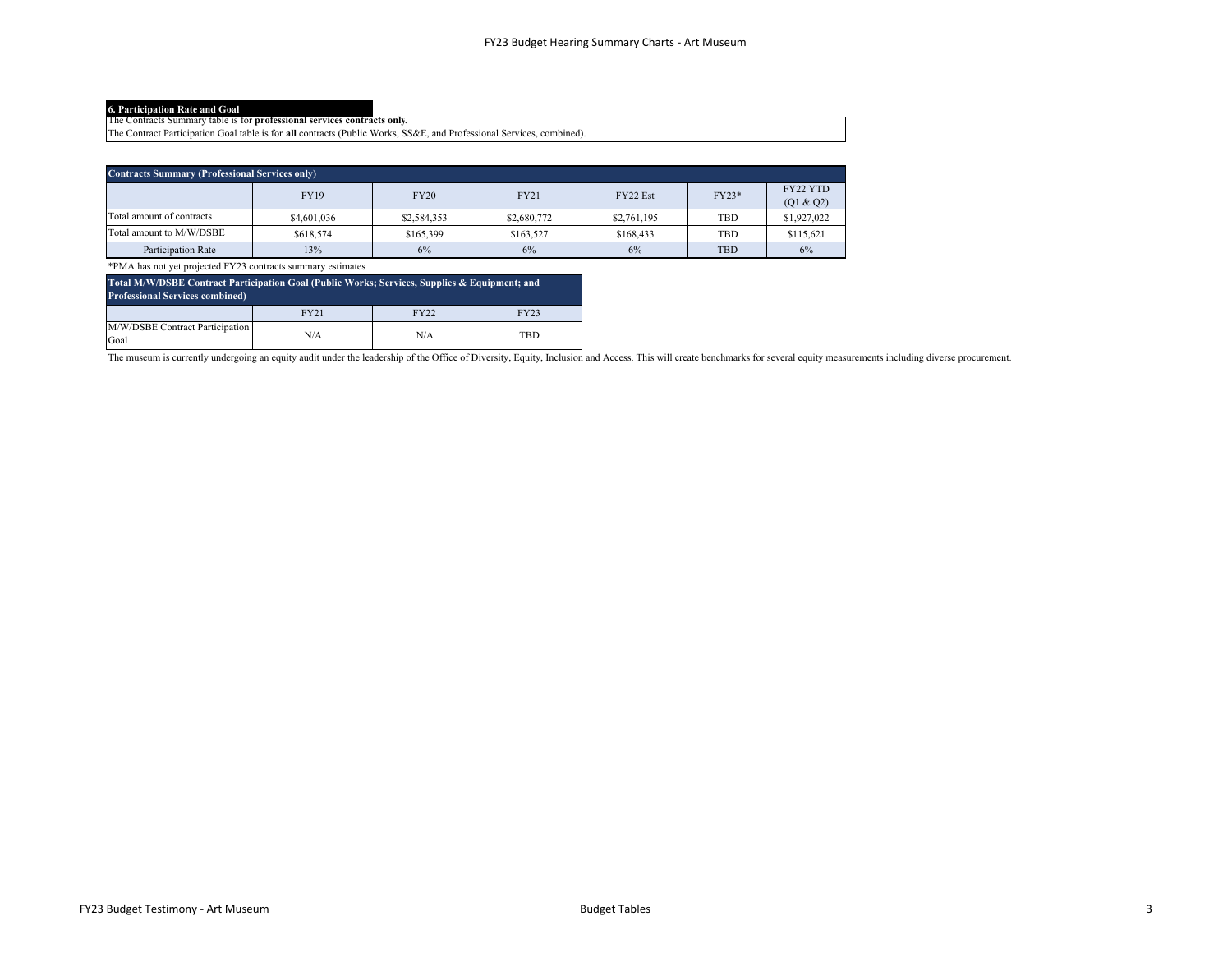#### **7. Staff Demographics**

Totals in this table should tie out to numbers in tables 1 and 2 above.

Biracial employees should be included under "Other."

The number of employees who identify as non-binary (i.e. employees who do not identify as either female or male) should be included in the text box below the table, along with salary detail.

| <b>Staff Demographics (as of December 2021)</b> |                        |                  |                |                        |                                   |
|-------------------------------------------------|------------------------|------------------|----------------|------------------------|-----------------------------------|
|                                                 | <b>Full-Time Staff</b> |                  |                | <b>Executive Staff</b> |                                   |
|                                                 | Male                   | Female           |                | Male                   | Female                            |
|                                                 | African-American       | African-American |                |                        | African-American African-American |
| Total                                           | 12                     | 17               | Total          | $\mathbf{1}$           | $\mathbf{1}$                      |
| % of Total                                      | 4%                     | 6%               | % of Total     | 6%                     | 6%                                |
| Average Salary                                  | \$47,253               | \$44,645         | Average Salary | \$210,000              | \$150,000                         |
| Median Salary                                   | \$47,902               | \$35,909         | Median Salary  | \$210,000              | \$150,000                         |
|                                                 | White                  | White            |                | White                  | White                             |
| Total                                           | 67                     | 137              | Total          | $\boldsymbol{0}$       | $\boldsymbol{0}$                  |
| % of Total                                      | 24%                    | 50%              | % of Total     | 0%                     | $0\%$                             |
| Average Salary                                  | \$60,734               | \$63,650         | Average Salary | \$0                    | \$0                               |
| Median Salary                                   | \$50,655               | \$55,000         | Median Salary  | \$0                    | \$0                               |
|                                                 | Hispanic               | Hispanic         |                | Hispanic               | Hispanic                          |
| Total                                           | $\sqrt{3}$             | 8                | Total          | $\boldsymbol{0}$       | $\boldsymbol{0}$                  |
| % of Total                                      | $1\%$                  | 3%               | % of Total     | 0%                     | $0\%$                             |
| Average Salary                                  | \$127,098              | \$44,973         | Average Salary | \$0                    | \$0                               |
| Median Salary                                   | \$155,713              | \$46,500         | Median Salary  | \$0                    | \$0                               |
|                                                 | Asian                  | Asian            |                | Asian                  | Asian                             |
| Total                                           | 5                      | 12               | Total          | $\boldsymbol{0}$       | $\boldsymbol{0}$                  |
| % of Total                                      | 2%                     | 4%               | % of Total     | $0\%$                  | $0\%$                             |
| Average Salary                                  | \$71,860               | \$55,148         | Average Salary | \$0                    | \$0                               |
| Median Salary                                   | \$45,000               | \$51,194         | Median Salary  | \$0                    | \$0                               |
|                                                 | Other                  | Other            |                | Other                  | Other                             |
| Total                                           | $\mathfrak{Z}$         | 10               | Total          | $\boldsymbol{0}$       | $\boldsymbol{0}$                  |
| % of Total                                      | $1\%$                  | 4%               | % of Total     | $0\%$                  | $0\%$                             |
| Average Salary                                  | \$59,667               | \$68,421         | Average Salary | \$0                    | \$0                               |
| Median Salary                                   | \$38,000               | \$55,631         | Median Salary  | \$0                    | \$0                               |
|                                                 | Bilingual              | Bilingual        |                | Bilingual              | Bilingual                         |
| Total                                           | $\boldsymbol{0}$       | $\boldsymbol{0}$ | Total          | $\boldsymbol{0}$       | $\boldsymbol{0}$                  |
| % of Total                                      | $0\%$                  | 0%               | % of Total     | 0%                     | 0%                                |
| Average Salary                                  | \$0                    | \$0              | Average Salary | \$0                    | \$0                               |
| Median Salary                                   | \$0                    | \$0              | Median Salary  | \$0                    | \$0                               |
|                                                 | Male                   | Female           |                | Male                   | Female                            |
| Total                                           | 90                     | 184              | Total          | 8                      | 8                                 |
| % of Total                                      | 33%                    | 67%              | % of Total     | 50%                    | 50%                               |
| Average Salary                                  | \$61,731               | \$60,787         | Average Salary | \$263,764              | \$189,575                         |
| Median Salary                                   | \$50,000               | \$54,387         | Median Salary  | \$190,000              | \$180,000                         |

**Detail for non-binary employees, if applicable**  $1 / $23,660$